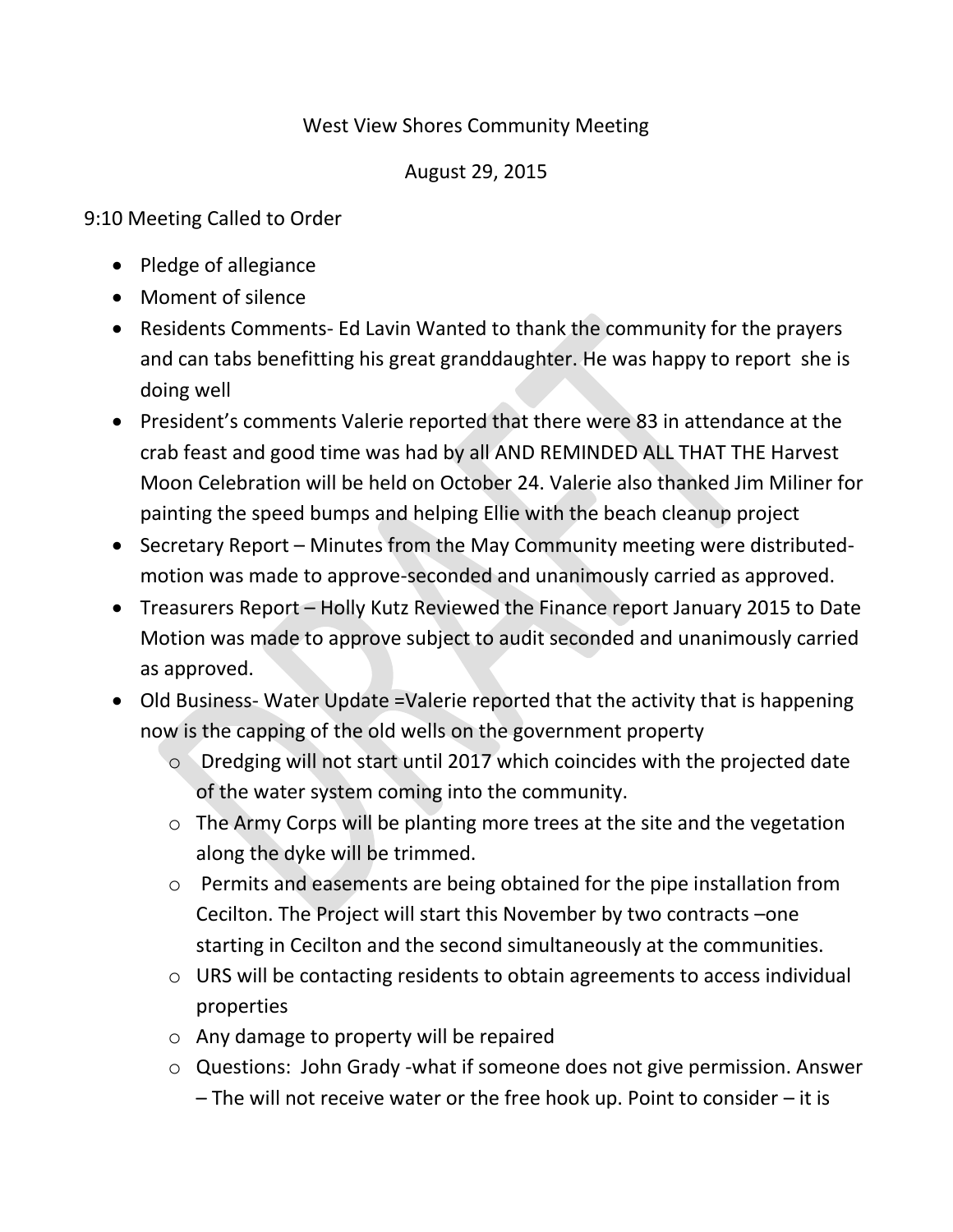unknown if the existing wells will be allowed by the Cecil County Health Department after the public water system is in the community.

- o Gary Shetzline wanted to make it known to URS that some resident are in the community for the summer only and some weekends onlyarrangements will have to be made to accommodate them
- o Ed Lavin wanted to go on record he feels a substation is needed to ensure that water pressure remains at the standard pressure to all residents at all times –His concern is that the distance the water is travelling from Cecilton will not be adequate - even though the engineers of the project have said that they are not needed.
- o The next Pearce Creek Implementation committee will be held in September in The Cecilton Meeting Room.
- Drainage
	- o The community is experiencing consistent problems with drainage during weather events. Pictures of some of the affected areas are posted on a board at the meeting for residents to view.
	- o Valerie asked the county for some expert direction on providing a plan for the community. They provided a list of contractors in the county that provide that do that work. - URS is on that list- Val contacted Chris Rogers and he met with Valerie and Frank Woodruff, Ed Lavin Steve Modzelewski and Dave Bennett and toured the community. URS provided Valerie with a quote of \$7600 for the scope of work to develop a plan. Steve Modzelewski reported that drains and swales were part of their discussion.
	- o Valerie asked the community if we should pursue this. Kevin Cosgrove made a motion: To pursue the development of a plan for drainage in the Community not to exceed \$7600 URS Quote. Motion was seconded and approved unanimously.
	- o Kim Bennett is pursuing quotes from other contractors
- Dave Bennett asked to have a railing out around the tree at the beach for safety reasons- Valerie directed him to contact Steve Modzelewski to develop a solution
- Beach Preservation- Ellie Lieulliette